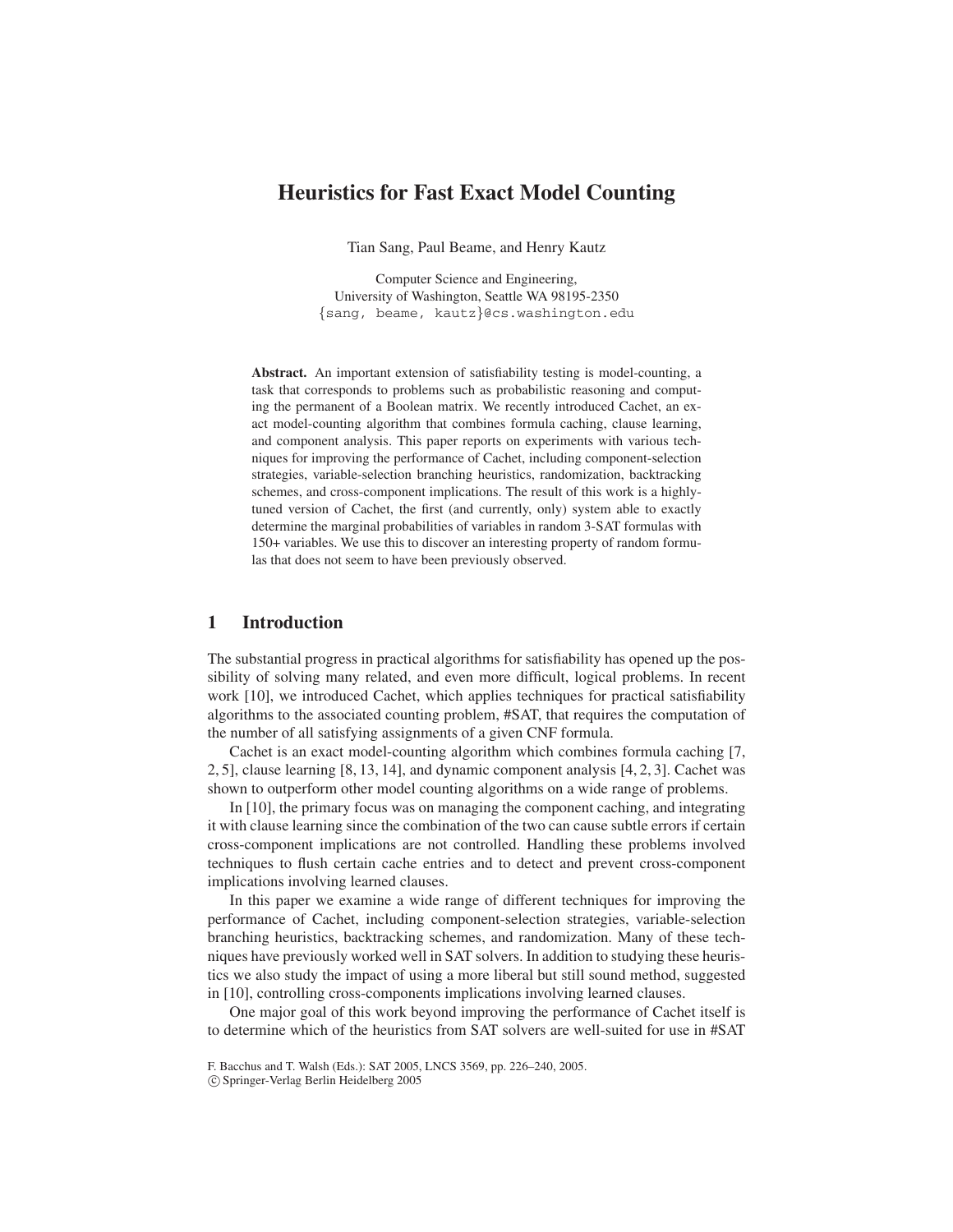solvers in general. Our results show that some popular techniques such as randomization and aggressive non-chronological backtracking perform quite poorly when combined with component caching as in Cachet and do not appear to be particularly well-suited to use in #SAT solvers in general.

In the case of variable-selection branching heuristics, we observe that in Cachet the tradeoffs between heuristics are somewhat different than in the case of SAT solvers. Based on previous heuristics, we develop a new hybrid branching heuristic, VSADS, which appears to be a good choice for model counting algorithms involving component caching. We also observe that the right application of variable-selection heuristics is secondary to component selection, and we use a new method for selecting components that reduces the amount of wasted effort when the component cache must be flushed. Our experiments also show that the more liberal method for controlling crosscomponent implications has only a relatively small impact on almost all problems.

Finally, we show how our tuned version of Cachet can be extended to compute all marginal probabilities of variables in random 3-CNF formulas of 150+ variables (at sufficiently high clause-variable ratios). This allows us to discover a new pattern in these marginals. At a clause-variable ratio of roughly 3.4 the conditional probability that a randomly-chosen variable in a satisfying assignment is true is uniformly distributed between 0 and 1. Moreover we derive curves that allow us to predict these probabilities at other ratios. Such results may have explanatory power in the analysis of simple DPLL algorithms.

In the next section we give an overview of Cachet. In Section 3 we discuss the impact of branching heuristics, followed by randomization in Section 4, cross-component implications in Section 5, and non-chronological backtracking in Section 6. Finally, we discuss our methods and results in computing marginal probabilities in Section 7.

# **2 Overview of Cachet**

Cachet, presented in [10], is a practical tool for solving #SAT. It is implemented as a modification and extension of the state-of-the-art SAT solver zChaff [14]. In addition to the 1UIP clause learning of zChaff, Cachet adds two other features that are critical to its performance: an explicit on-the-fly calculation of the connected components of the residual formula at each node in the search tree, and a cache to store the components' model counts so that they do not need to be recalculated when those components reappear later in the search.

Although SAT solvers typically eschew explicit computation of residual formulas, the higher complexity of #SAT complexity means that the sizes of the residual formulas we can deal with are smaller and the benefits of explicit computation outweigh its costs. For the #SAT problems that we can solve using Cachet, the entire overhead of maintaining the residual formulas and calculating connected components is usually roughly half of the total runtime. The learned clauses are used for unit propagations but not considered in the component computation, because their large number would make the component computation much more expensive, and because they would connect subformulas that would otherwise be disjoint components, reducing the advantage of the component decomposition.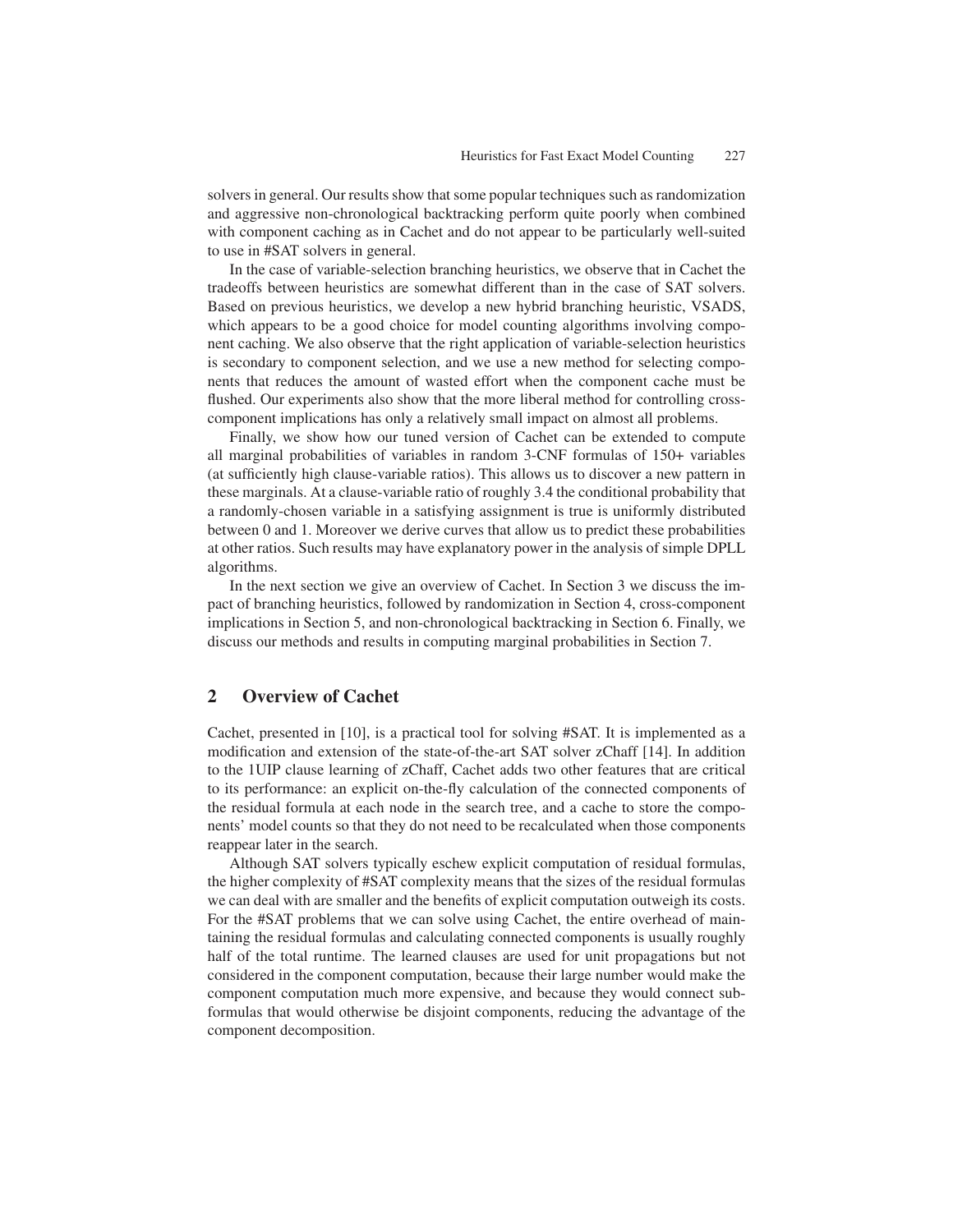Cached components are represented explicitly together with their values in a hash table. The size of this hash table is fixed via an input parameter, and a lazy deletion scheme based on the age of a cached entry is used to keep the table small.

As shown in [10], there can be a very subtle interaction between the component decomposition and unit propagation involving learned clauses. To avoid this, in the original version of Cachet we disallowed any unit propagation inference between two connected components of the residual formula. However, we also showed that this restriction is not strictly necessary and determined the general conditions under which such cross-component unit propagation is safe.

In the original version of Cachet, we also did not use certain features of zChaff, including non-chronological backtracking and its VSIDS variable selection heuristic. Some aspects of non-chronological backtracking as implemented in zChaff are not suitable for model counting. For example, zChaff uses unit propagation from learned clauses rather than explicitly flipping values of decision variables, which works for SAT because all previously explored branches are unsatisfiable; this is not the case for #SAT. We also happened not to use VSIDS because we were exploring heuristics that took advantage of the explicit connected component computation.

In this paper we study the range of options usually considered for SAT solvers and see how they apply in Cachet. These heuristics include branching heuristics as well as randomization and non-chronological backtracking. We also analyze the importance of cross-component implications in component caching context. Finally, we present an extension to Cachet that computes all marginals for satisfiable CNF formulas.

### **3 Branching**

### **3.1 The Role of Components in Branching Decisions**

At any decision-making point, Cachet explicitly maintains the residual formula determined by the current variable assignment, in the form of disjoint components. Thus, at any such point, Cachet can use this partition of variables as part of its branching decisions, information that is not usually available to SAT solvers. Moreover, because these components are disjoint, each component is largely independent of the others. (There is some cross-component information available in the form of learned clauses but, as we will see in section 5, exploiting this information does not have a major impact on the performance of the algorithm.)

Therefore, we separate branching heuristics into two parts: the choice of component and the choice of decision variable/literal within that component. The component selection strategy that the version of Cachet from [10] applied was a pure DFS strategy; that is, only a child of the most recently branched component can be selected as the next component to branch on.

If a component is satisfiable, then all of its child components are satisfiable and it does not matter which child is chosen first; eventually every child component needs to be analyzed, and cached component values are not helpful to their disjoint siblings. However, if a component is unsatisfiable, then at least one of its child components must be unsatisfiable and the values of the others are irrelevant. Naturally, it is preferable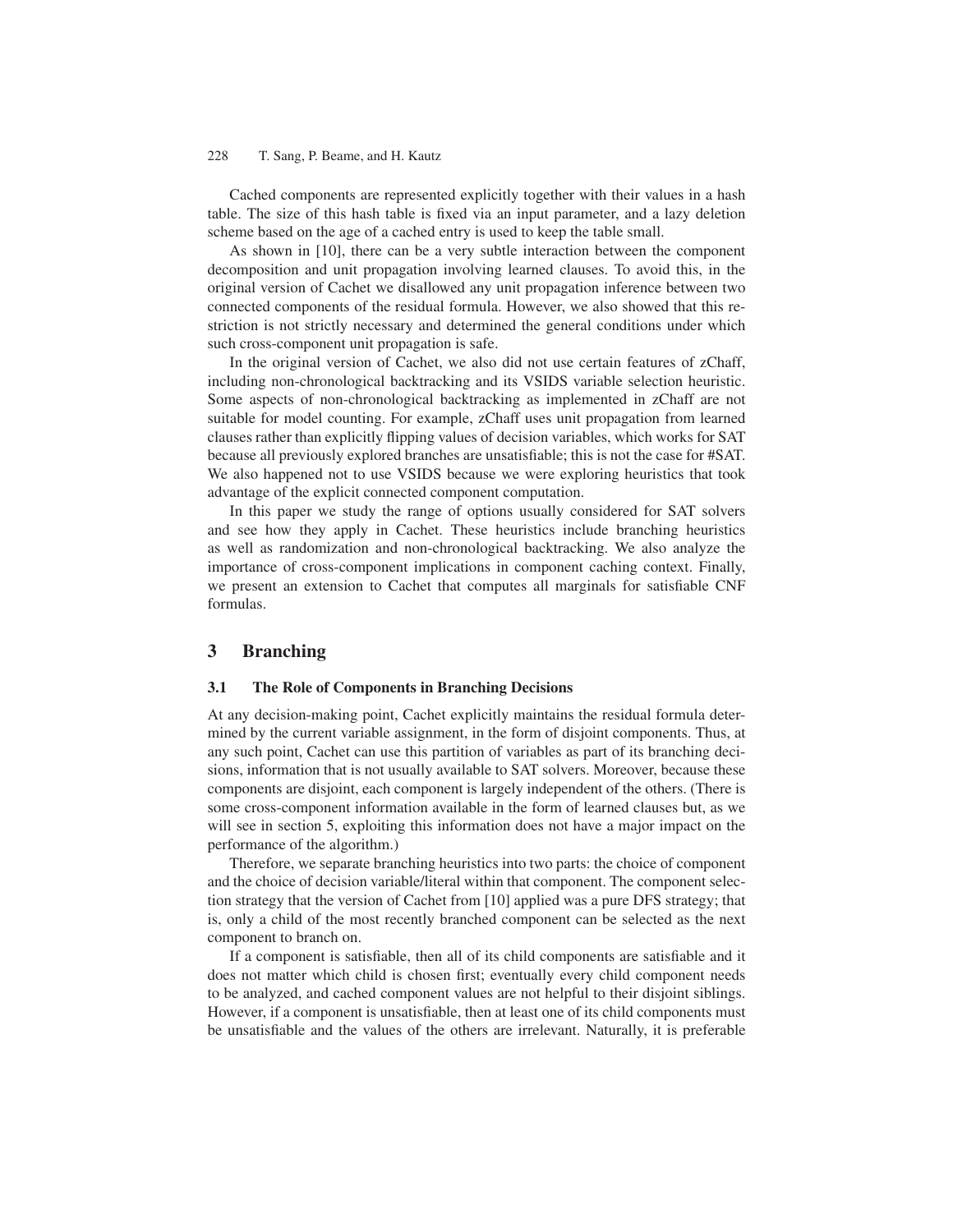to find such a child component first to avoid unnecessary work on satisfiable children. Moreover, not only is the work done on those satisfiable child components useless, but as shown in [10], the calculated values stored in the cache for these components can actually be corrupted by the existence of their not-yet-discovered unsatisfiable sibling and must be explicitly removed from the cache.

Unfortunately, there is no easy predictor for which component will be unsatisfiable. We tried choosing the component with the largest clause/variable ratio, but that was not particularly effective. The solution we have settled on is simple: select the *smallest component first*, measured by number of variables. Because calculating the value of a smaller component is easier, if we do indeed have to abandon this work later because of an unsatisfiable sibling, the amount of wasted effort will be minimized.

We also modified the pure DFS branching order described in [10] so that Cachet attempts to discover unsatisfiable sibling components as quickly as possible. If there are a number of branchable components available, Cachet selects the smallest component  $C$  and applies the variable branching heuristics to begin the exploration of  $C$ . However, once the first satisfying assignment is found for  $C$ , further search in that component is temporarily halted and search within the next smallest remaining component is initiated from that point in the search tree. Once the last child component is found to be satisfiable its analysis is completed and the algorithm backtracks to complete the next-to-last child component, etc. If one of the child components is found to be unsatisfiable, the algorithm backtracks to the point in the search tree where the components were generated. The amount of work in the satisfiable case is still only the sum of the costs of analyzing each component and substantial work may have been saved in the unsatisfiable case.

### **3.2 Variable Branching Heuristics**

Good variable branching heuristics can be critical to the performance of DPLL-based SAT solvers and, since Cachet is a DPLL-based #SAT solver, it is natural that its performance also depends on a good variable branching heuristic. We explore a number of the different branching heuristics available including dynamic literal count heuristics, conflict driven heuristics, and unit-propagation based heuristics. We also develop a new heuristic, VSADS, that seems to be well-suited for #SAT. All these heuristics are currently implemented in Cachet and can be selected by a command line argument. We first review these heuristics.

*Literal Count Heuristics.* Literal count heuristics [12], make their branching decision based only on the number of occurrences of a variable in the residual formula. If the positive literal +v appears  $V_p$  times and the negative literal  $-v$  appears  $V_n$  times in the residual formula, using a score for variables v as either  $V_p+V_n$  or  $max(V_p, V_n)$  results, respectively, in the Dynamic Largest Combined Sum (DLCS) and Dynamic Largest Individual Sum (DLIS) heuristics. The highest scored  $v$  is selected as the decision variable, and its value is set to true if  $V_p > V_n$ , false otherwise. The goal is to eliminate as many clauses as possible without considering the impact of unit propagation.

Our original version of Cachet used only these simple heuristics, which are easy to evaluate during component detection. We tried several versions and in our experiments observed that the best was to choose the highest DLCS score with DLIS as a tie-breaker; we refer to this as DLCS-DLIS in our tables of results.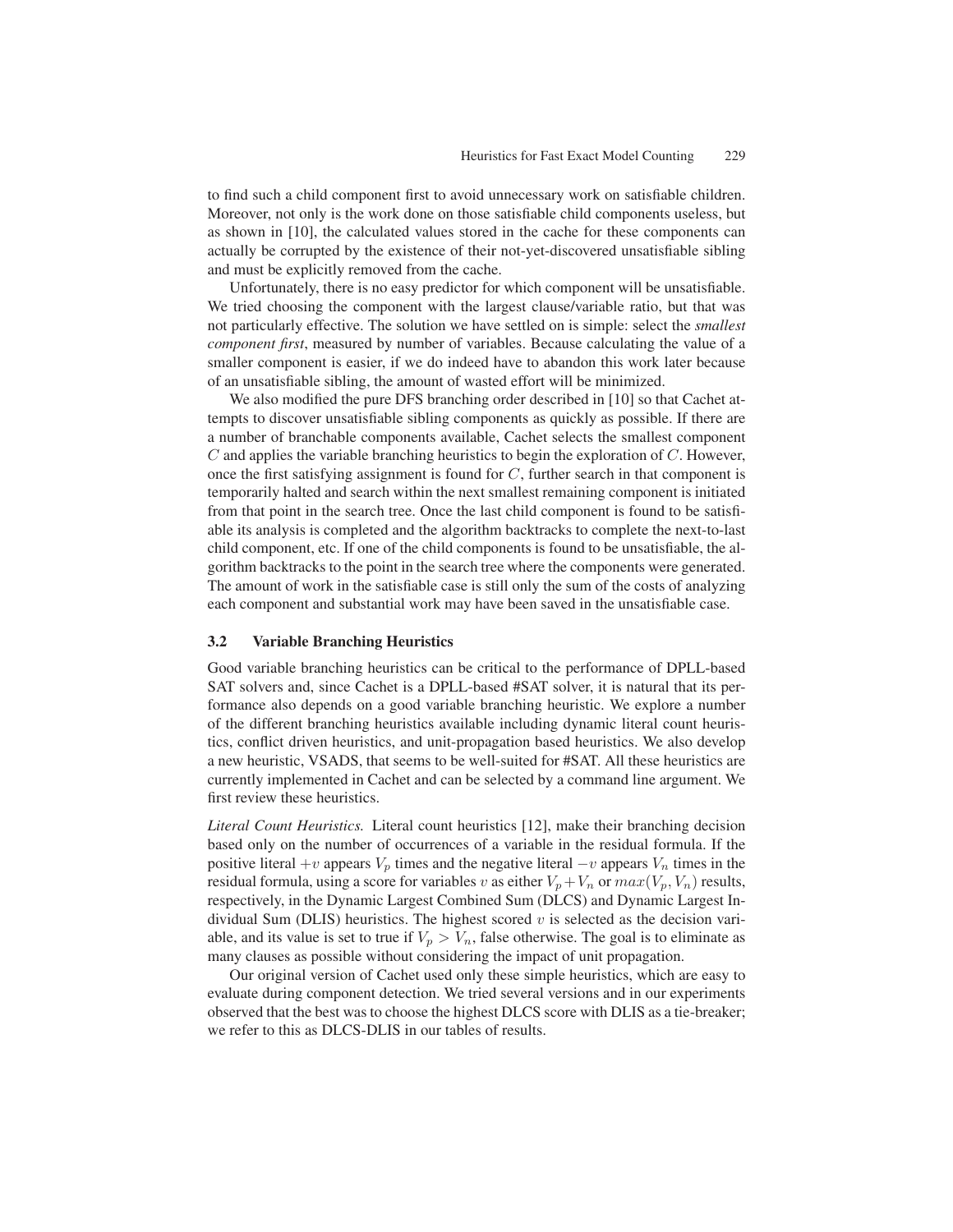*Exact Unit Propagation Count (EUPC) Heuristics.* Various unit-propagation-based heuristics have been widely used since early SAT solvers. Such heuristics compute the score of a variable by some magic function over the weights of its positive and negative forms, where a literal's weight is obtained by considering the amount of simplification it yields in unit propagations. Setting proper parameters for such a function is a bit of a black art. In Cachet we tested an EUPC procedure similar to that described for relation 14. To compute the score of variable  $v$ , the EUPC heuristic in ideal form will select a literal whose unit propagation will generate a conflict, and otherwise will choose the best variable score given by the following formula:

 $score(v) = |UP(+v)| \times |UP(-v)| + |UP(+v)| + |UP(-v)|$ 

where  $UP(\ell)$  is the number of unit propagations induced by setting  $\ell$  to true. Evaluating exact unit propagations for many variables is very expensive, so we also use a preprocessing step as described in [4]. That is, for every variable we compute its approximate score with  $|UP(+v)|$  approximated by the number of binary clauses containing literal  $-v$  and  $|UP(-v)|$  approximated by the number of binary clauses containing literal +v. Then the unit propagations and exact scores are computed only for the 10 variables with the best approximate scores.

*Approximate Unit Propagation Count (AUPC) Heuristics.* By computing a better estimate of the amount of unit propagation that will take place, the AUPC heuristic, suggested in the paper on Berkmin [6], avoids any explicit unit propagations and can be computed more efficiently. The idea is simple: to estimate the impact of assigning  $v = 0$ more correctly, not only should the binary clauses containing literal  $+v$  be counted, but the binary clauses touching the literals whose negated forms are in binary clauses with  $v$ should also be counted. For example, if there is a binary clause  $(-u, v)$ , when estimating unit propagations resulting from assigning  $v = 0$ , all the binary clauses containing literal  $+u$  should be counted too. The score of a variable is defined as the sum of the scores of its positive form and negative form, and the variable with highest score is chosen as decision variable.

*Variable State Independent Decaying Sum (VSIDS).* The VSIDS selection heuristic is one of the major successes of Chaff [9, 14]. It takes the history of the search into account but does not analyze the residual formula directly. (This is the reason for the word 'Independent' in its name.) Initially, all variable scores are their literal counts in the original formula. When a conflict is encountered, the scores of all literals in the learned conflict clause are incremented. All variable scores are divided by a constant factor periodically. The idea is to give a higher priority to the literals satisfying recent conflict clauses, which are believed to be more important and necessarily satisfied first. An advantage of VSIDS is its easy score-computing procedure, because it does not require any information from the current residual formula. In fact zChaff does not need to maintain a residual formula.

After many decaying periods, the influence of initial variable scores and old conflicts decay to negligible values and variable scores only depend on recent conflict clauses. If there are very few recent conflicts, then most variables will have very low or even 0 scores, thus decision-making can be quite random. For SAT-solving purposes, this is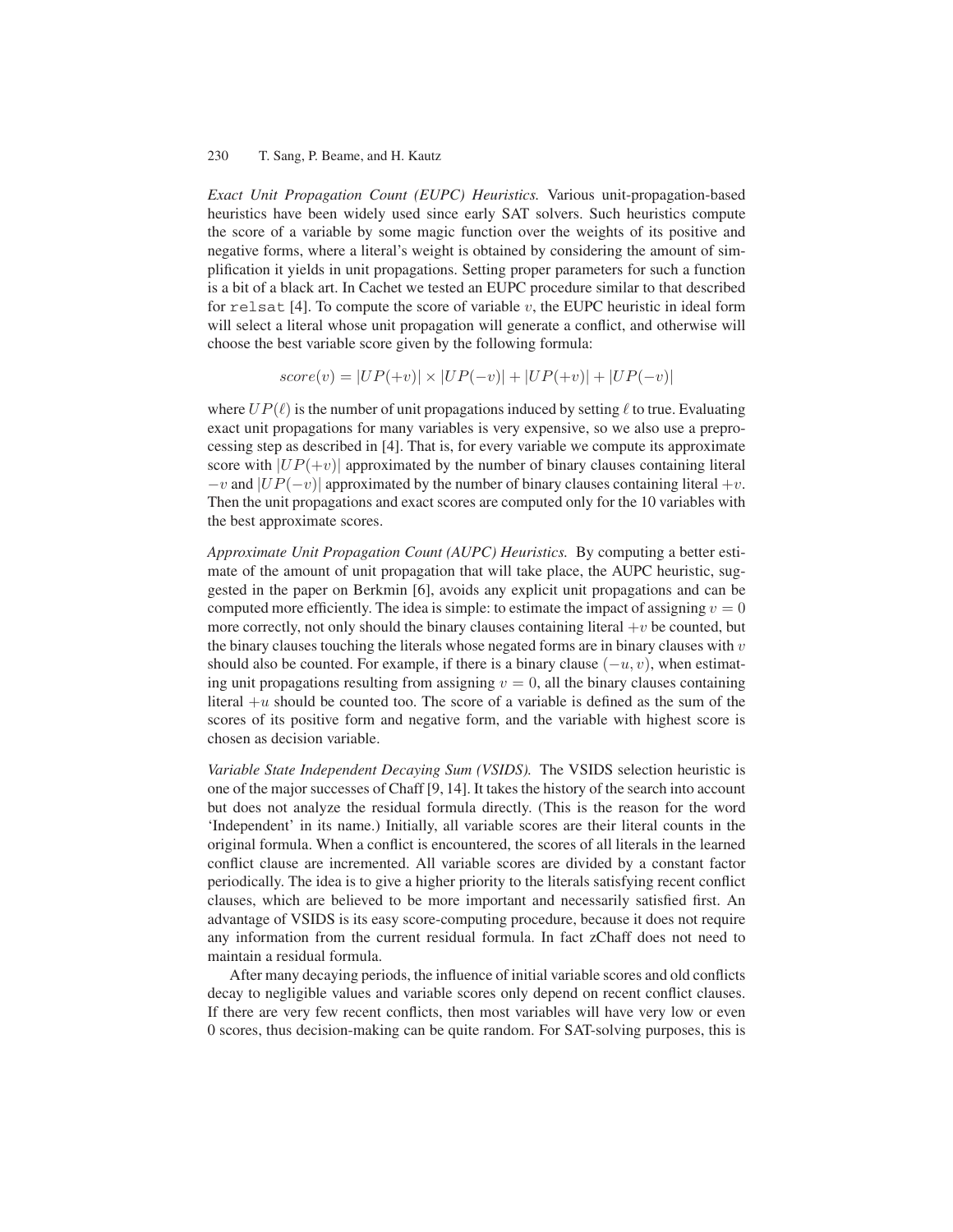Heuristics for Fast Exact Model Counting 231

| Problems               | variables | clauses                  | solutions    | <b>DLCS</b> | <b>VSIDS</b> | <b>VSADS</b>   | <b>EUPC</b> | $AUP\overline{C}$ |
|------------------------|-----------|--------------------------|--------------|-------------|--------------|----------------|-------------|-------------------|
| Circuit                |           |                          |              |             |              |                |             |                   |
| 2bitcomp <sub>-6</sub> | 150       | 370                      | $9.41E + 20$ | 121         | 43           | 15             | 92          | 112               |
| 2bitmax <sub>-6</sub>  | 252       | 766                      | $2.07E + 29$ | 189         | 22           | $\overline{2}$ | 21          | 35                |
| rand1                  | 304       | 578                      | $1.86E + 54$ | 9           | X            | 23             | 10          | 16                |
| ra                     | 1236      | 11416                    | 1.87E+286    | 3.2         | X            | 3.4            | 8.2         | 3.9               |
| rb                     | 1854      | 11324                    | 5.39E+371    | 7.1         | X            | 7.5            | 23          | 7.9               |
| rc                     | 2472      | 17942                    | 7.71E+393    | 172         | X            | 189            | 736         | 271               |
| ri                     | 4170      | 32106                    | 1.30E+719    | 206         | 78           | 119            | 1296        | 1571              |
| Grid-Pebbling          |           |                          |              |             |              |                |             |                   |
| grid-pbl-8             | 72        | 121                      | $4.46E+14$   | 0.10        | 0.10         | 0.06           | 0.21        | 0.15              |
| grid-pbl-9             | 90        | 154                      | $6.95E+18$   | 1.1         | 0.44         | 0.35           | 0.35        | 0.27              |
| grid-pbl-10            | 110       | 191                      | $5.94E + 23$ | 4.6         | 0.58         | 0.37           | 12          | 3.2               |
| Logistics              |           |                          |              |             |              |                |             |                   |
| prob001                | 939       | 3785                     | $5.64E + 20$ | 0.19        | 0.13         | 0.06           | 0.11        | 0.06              |
| prob002                | 1337      | 24777                    | $3.23E+10$   | 30          | 10           | 8              | 16          | 21                |
| prob003                | 1413      | 29487                    | $2.80E+11$   | 63          | 15           | 9              | 20          | 35                |
| prob004                | 2303      | 20963                    | $2.34E + 28$ | 116         | 68           | 44             | 32          | 133               |
| prob005                | 2701      | 29534                    | $7.24E + 38$ | 464         | 11924        | 331            | 456         | 215               |
| prob012                | 2324      | 31857                    | 8.29E+36     | 341         | X            | 304            | 231         | 145               |
| flat- $200(100)$       | 600       | 2337                     |              |             |              |                |             |                   |
| average                |           |                          | $2.22E+13$   | 102         | 4.5          | 4.8            | 4.6         | 6.8               |
| median                 |           | $\overline{\phantom{a}}$ | $4.83E+11$   | 63          | 2.8          | 2.9            | 2.7         | 3.9               |
| uf200(100)             | 200       | 860                      |              |             |              |                |             |                   |
| average                |           |                          | $1.57E+9$    | 21          | 7.1          | 7.2            | 3.0         | 4.8               |
| median                 |           |                          | 3074825      | 18          | 6.6          | 6.5            | 2.5         | 3.7               |

**Fig. 1.** Runtime in seconds of Cachet on a 2.8 GHz Pentium 4 processor with 2 GB memory using various dynamic branching heuristics (X=time out after 12 hours)

not a serious problem, because it probably means the formula is under-constrained and thus easily satisfied. However, in the context of model counting, it is often the case that there are few conflicts in some part of the search tree and in these parts VSIDS will make random decisions.

*Variable State Aware Decaying Sum (VSADS).* VSADS combines the merits of both VSIDS and DLCS. It is expressly suited for Cachet and can benefit from both conflictdriven learning and dynamic greedy heuristics based on the residual formula. Since all literal counts can be obtained during component detection with little extra overhead, there is no reason for the algorithm not to be "Aware" of this important information for decision-making when most variables have very low VSIDS scores. The VSADS score of a variable is the combined weighted sum of its VSIDS score and its DLCS score:

$$
score(VSADS) = p \times score(VSIDS) + q \times score(DLCS)
$$

where  $p$  and  $q$  are some constant factors. Within a component, the variable with the best VSADS score is selected as decision variable. With this derivation, VSADS is expected to be more like VSIDS when there are many conflicts discovered and more like DLCS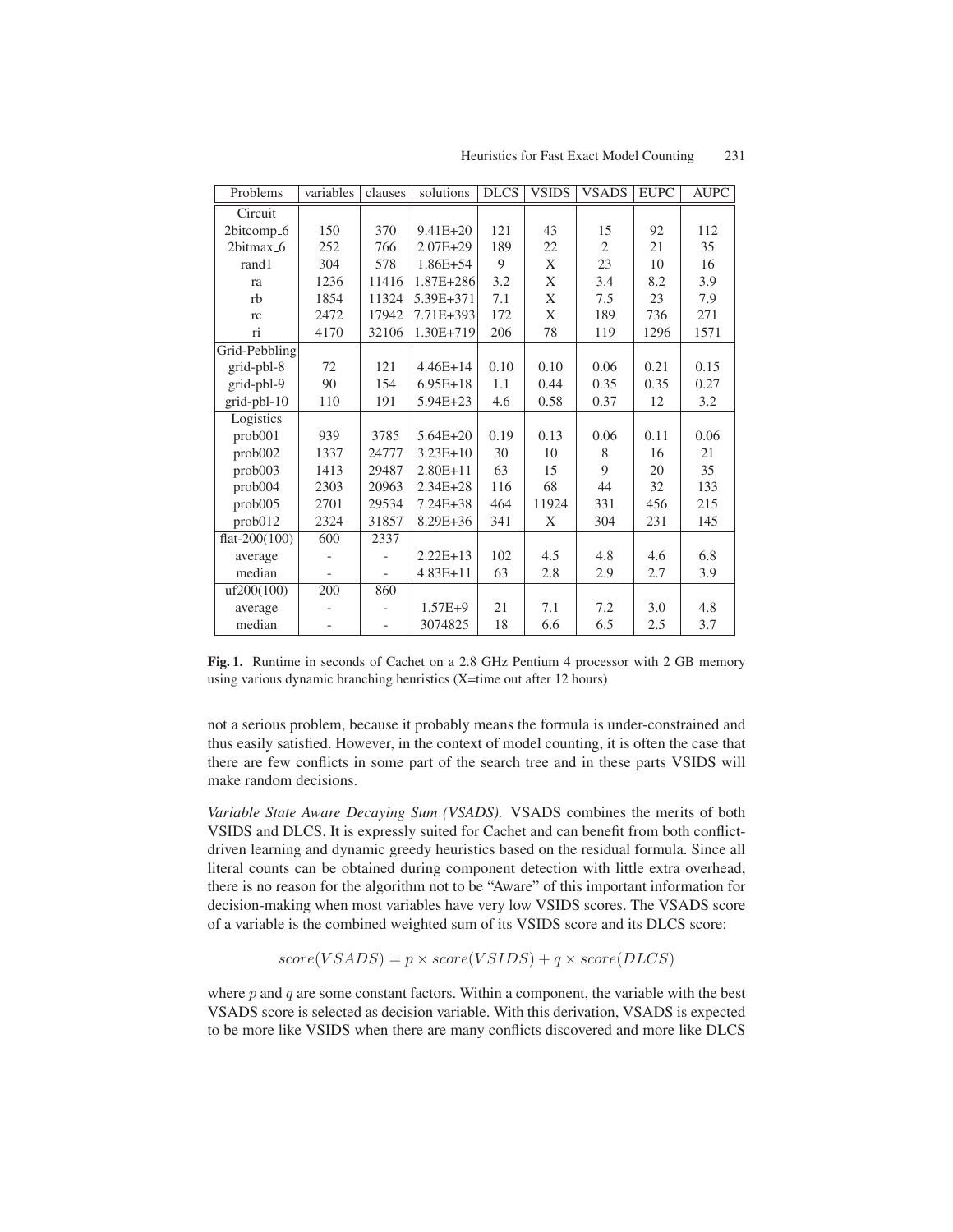when there are few conflicts. We report experimental results for  $p = 1$  and  $q = 0.5$ , but the runtime is not particularly sensitive to these precise values.

**Experimental Results.** Figure 1 shows the results of different heuristics on a number of benchmark problems, including logistics problems produced by Blackbox, satisfiable grid-pebbling problems [10], and benchmarks from SATLIB including circuit problems, flat-200 (graph coloring) and uf200 (3-SAT). The last two sets each contain 100 instances, and the average runtime and the median runtime are given respectively.

Despite being a simple combination of VSIDS and DLCS, VSADS frequently outperforms each of them alone by a large margin. The superiority of VSADS over VSIDS is particularly evident in cases in which VSIDS does not even finish. This is likely because of the random decisions that VSIDS makes when there are few conflicts. In most instances VSADS also significantly improves on DLCS alone. Unit-propagationcount based heuristics EUPC and AUPC are often quite good too, especially on flat-200, uf200 and some logistics problems, but VSADS usually outperforms them and seems to be the most stable one overall. For the remainder of our experiments we report on results using the VSADS heuristic.

## **4 Randomization**

Randomization is commonly used in SAT solvers and appears to be helpful on many problems. In fact, every heuristic discussed before can be randomized easily. The randomization can be either on a tie-breaker among variables with the same score or a random selection of variables whose scores are close to the highest.

We expected that randomization would be somewhat less of a help to #SAT search than for SAT search. One of the major advantages that randomization gives SAT solvers is the ability to find easily searchable portions of the space and avoid getting stuck in hard parts of the space. #SAT solvers, however, cannot avoid searching the entire space and thus might not benefit from this ability. However, it was a little surprising to us that randomization almost always hurts model counting. Figure 2 shows the impact of using randomized VSADS on some problems. VSADS-rand computes variable scores the same way as VSADS does, but it selects a decision variable randomly from the variables whose scores are within 25% of the best score. On the first three problems, we ran VSADS-rand 100 times and used statistical results. Since there are already 100 instances of randomly chosen problems in flat-200 and uf200, we just run VSADS-rand on each problem once. We tried a number of other experiments using other fractions and other heuristics such as EUPC but the results were similar. It is very clear that the effect of randomization is uniformly quite negative. In fact the minimum runtime found in 100 trials is often worse than the deterministic algorithm.

While we do not have a complete explanation for this negative effect, a major reason for this is the impact of randomization on component caching. Using randomization would seem to lower the likelihood of getting repeated components. Consider the search tree on formula  $F$  in which there are two large residual formulas  $A$  and  $B$  that have many variables and clauses in common but are not exactly the same. Since A and B have similar structure, a deterministic branching heuristic is likely to have similar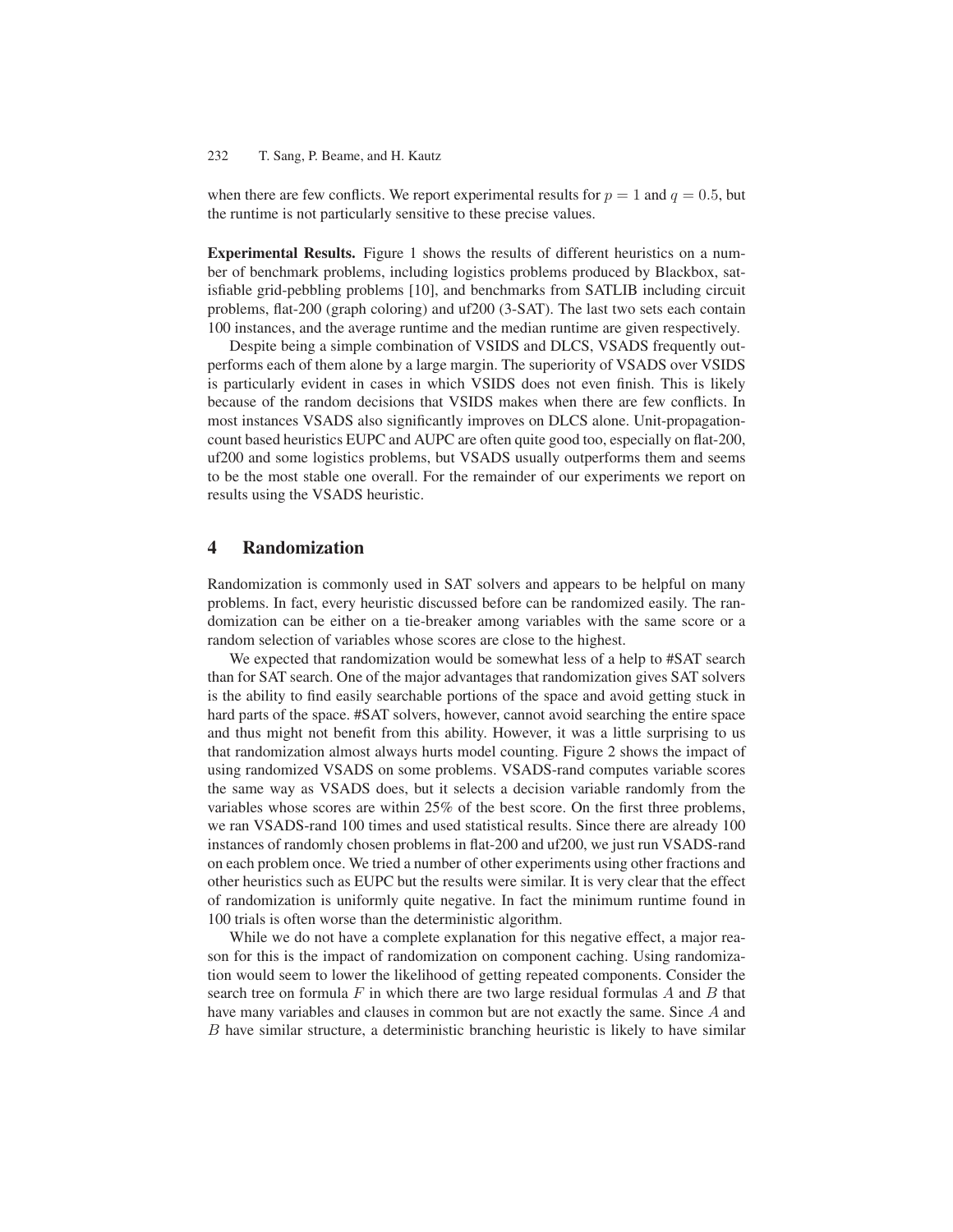| Problems     | grid-pbl- $10$ | prob004 |    | $2bitcomp_6 \mid flat-200(100)$ | $\text{uf200}(100)$ |
|--------------|----------------|---------|----|---------------------------------|---------------------|
| <b>VSADS</b> | 0.37           | 44      | 15 | 4.8/2.9                         | 7.2/6.5             |
| VSADS-rand   |                |         |    |                                 |                     |
| average      | 6.8            | 433     | 54 | 7.0                             | 12                  |
| median       | 3.7            | 402     | 54 | 3.7                             | 11                  |
| maximum      | 29             | 1073    | 81 | N/A                             | N/A                 |
| minimum      | 0.24           | 145     | 38 | N/A                             | N/A                 |
| <b>STDEV</b> | 7.7            | 200     | 12 | N/A                             | N/A                 |

**Fig. 2.** Runtimes in seconds of VSADS versus randomized VSADS on selected problems

variable scores and make similar choices that could easily lead to cache hits involving subproblems of A and B. A randomized heuristic is more likely to create subproblems that diverge from each other and only leads to cache hits on smaller subformulas. Although our experiments showed similar total numbers of cache hits in using randomization, there seemed to be fewer cache hits at high levels in the search tree.

# **5 Cross-Component Implications**

As discussed in our overview, in combining clause learning and component caching we only determine components on the residual formula, not on the the learned clauses. Learned clauses that cross between components can become unit clauses by instantiations of variables within the current component. Unit implications generated in this way are called cross-component implications.

In [10], it was shown that cross-component implications can lead to incorrect values for other components. To guarantee correctness cross-component implications were prohibited; each unit propagation from learned clauses was generated but if the variable was not in the current component the unit propagation was ignored.

However, it was also shown that any implications of literals within the current component that result from further propagations of the literals found in cross-component implications are indeed sound. In prohibiting all cross-component implications, these sound inferences that could help simplify the formula were lost.

In the current version of Cachet such sound implications of cross-component unit propagation are optionally allowed by maintaining a list of cross-component implications. Cross-component implications are detected at the unit-propagation stage, and stored in the list. When branching on a component, it is checked to see if it contains any variable in the list. If the current component has been changed by previous crosscomponent implications, before branching on it, a new component detection is performed over it, which will update the related data structures correctly. This solution is easy to implement but the overhead can be high, for every element of the crosscomponent implication list needs to be checked at every decision-making point. Fortunately, the ratio of cross-component implications is very small, at most 0.14% of all implications in our tested formulas, so the overhead is negligible.

Figure 3 shows the impact of cross-component implications. We ran experiments on a much larger suite of problems than are listed; all those not shown have fewer than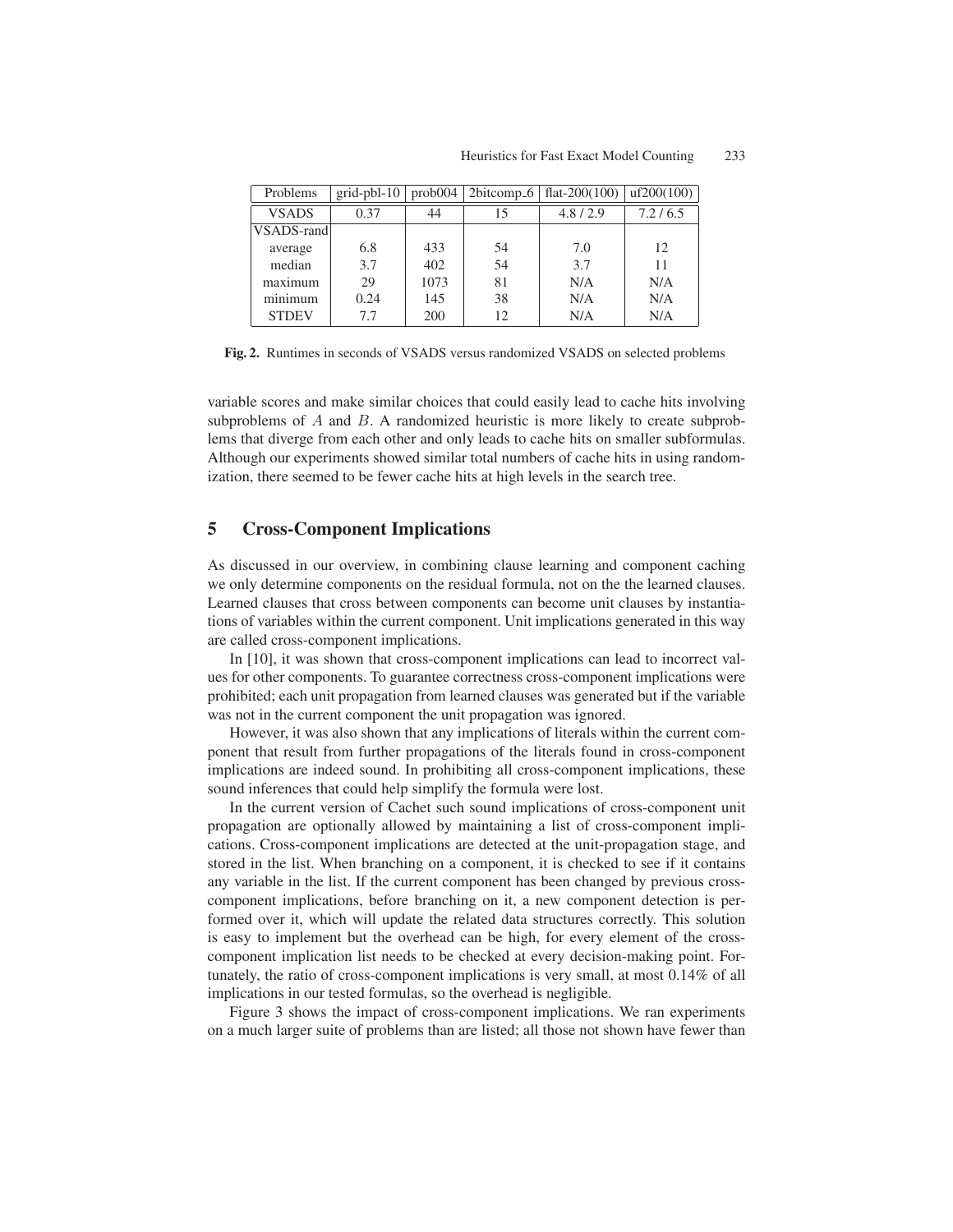| Problems               | cross-component | total        | time without       | time with          |  |
|------------------------|-----------------|--------------|--------------------|--------------------|--|
|                        | implications    | implications | cross-implications | cross-implications |  |
| 2bitcomp <sub>-6</sub> | 13              | 3454480      | 15                 | 15                 |  |
| rand1                  | 6195            | 5131281      | 23                 | 23                 |  |
| grid-pbl-8             | 25              | 5713         | 0.06               | 0.06               |  |
| prob001                | 49              | 16671        | 0.06               | 0.06               |  |
| prob002                | 225             | 474770       | 8                  | 8                  |  |
| prob003                | 133             | 426881       | 9                  | 9                  |  |
| prob <sub>004</sub>    | 8988            | 6575820      | 50                 | 44                 |  |
| prob005                | 20607           | 39391726     | 482                | 331                |  |
| prob <sub>012</sub>    | 3674            | 31862649     | 313                | 304                |  |
| flat- $200(100)$       |                 |              |                    |                    |  |
| average                | 277             | 1010086      | 4.9                | 4.8                |  |
| median                 | 239             | 767136       | 2.9                | 2.9                |  |

**Fig. 3.** Runtime in seconds of VSADS with and without cross-component implications

5 cross-component implications, mostly none. There was one instance in which the speedup using cross-component implications was 46%, but most others were negligible. We conclude that cross-component implication is not an important factor in general.

### **6 Chronological vs. Non-chronological Backtracking**

Non-chronological backtracking is one of the most successful techniques used in SAT solvers. When a clause is learned, the search backtracks to the highest level in the search tree at which the learned clause yields a unit propagation. All decisions made between the level at which the clause is learned and the backtrack level are abandoned since they are in some sense irrelevant to the cause of the conflict found. Since no satisfying assignments have yet been found in that subtree, the only information lost by this abandonment is the path from the backtracking destination to the conflict point, which does not take much time to recover.

However, in the model counting scenario, a direct implementation of the above nonchronological backtracking scheme would abandon work on subtrees of the search tree in which satisfying assignments have already been found and tabulated, and this tabulation would have to be re-computed. This is even worse in the component caching context in which the conflict found may be in a completely separate component from the work being abandoned. Moreover, redoing dynamic component detection and cache checking has an even more significant cost.

As discussed earlier, the basic version of Cachet does have some form of nonchronological backtracking in that finding unsatisfiable components can cause a backtrack that abandons work on sibling components. In contrast to this we use the term farbacktracking to refer to the form of non-chronological backtracking described above.

We considered two forms of far-backtracking, the full original far-backtracking and one in which the backtrack moves up to the highest level below the far backtrack level at which the subtree does not already have a satisfying assignment found. This latter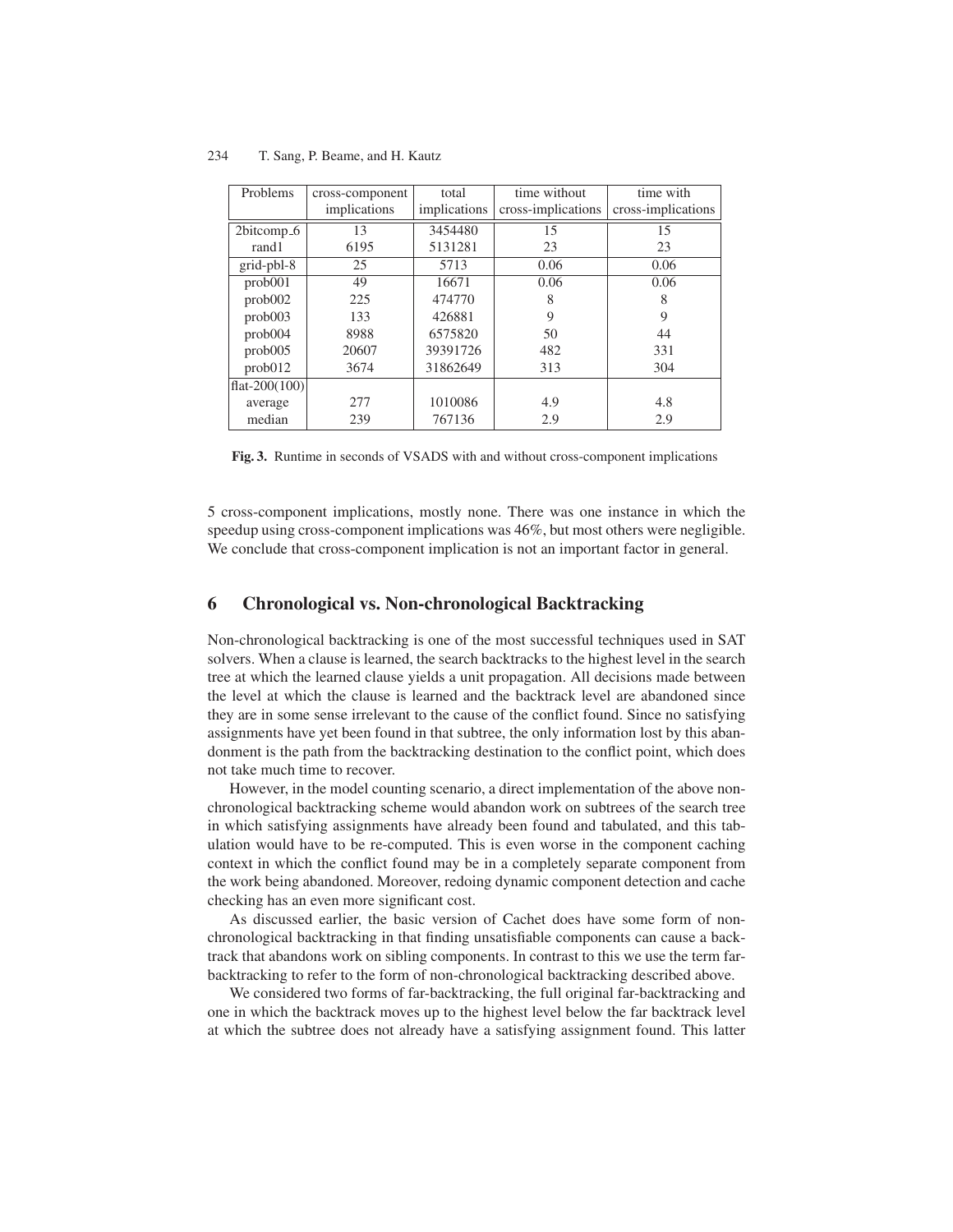| Problems               | # of far   | total #conflicts | total #conflicts time with |          | time w/o       |
|------------------------|------------|------------------|----------------------------|----------|----------------|
|                        | backtracks | with far-back    | w/o far-back               | far-back | far-back       |
| Circuit                |            |                  |                            |          |                |
| 2bitcomp <sub>-6</sub> | 930        | 1212             | 1393                       | 15       | 15             |
| $2$ hitmax $-6$        | 1031       | 1501             | 1222                       | 6        | $\overline{2}$ |
| rand1                  | 1270       | 2114             | 4095                       | 18       | 23             |
| ra                     | $\theta$   | $\theta$         | $\theta$                   | 3.4      | 3.4            |
| rb                     | 101        | 176              | 220                        | 9        | 7.5            |
| rc                     | 353        | 502              | 511                        | 199      | 189            |
| ri                     | 13010      | 13070            | 10212                      | 164      | 119            |
| Grid-Pebbling          |            |                  |                            |          |                |
| grid-pbl-8             | 75         | 122              | 286                        | 0.15     | 0.06           |
| grid-pbl-9             | 275        | 388              | 773                        | 0.22     | 0.35           |
| grid-pbl-10            | 355        | 506              | 730                        | 1.8      | 0.37           |
| Logistics              |            |                  |                            |          |                |
| prob001                | 355        | 506              | 730                        | 0.07     | 0.06           |
| prob002                | 1968       | 2042             | 2416                       | 10       | 8              |
| prob003                | 2117       | 2176             | 2022                       | 14       | 9              |
| prob004                | 5657       | 6694             | 5492                       | 1062     | 44             |
| prob005                | 26233      | 31392            | 21951                      | 10121    | 331            |
| prob012                | 12020      | 13563            | 15677                      | 2860     | 304            |
| flat- $200(100)$       |            |                  |                            |          |                |
| average                | 6884       | 6958             | 7119                       | 4.9      | 4.8            |
| median                 | 5150       | 5188             | 5105                       | 3.0      | 2.9            |
| uf200(100)             |            |                  |                            |          |                |
| average                | 24101      | 24144            | 26469                      | 7.5      | 7.2            |
| median                 | 23014      | 23067            | 25778                      | 6.9      | 6.5            |

**Fig. 4.** Runtimes in seconds and number of backtracks using VSADS in Cachet with and without far-backtracking

approach eliminates the problem of abandoned satisfying assignments but it does not backtrack very far and creates additional overhead. It did not make a significant difference so we do not report the numbers for it.

Figure 4 shows the comparison of Cachet with and without far-backtracking. Even with far-backtracking enabled, some of the backtracks are the same as they would be without it, and we report the number of far backtracks separately from the total number of backtracks that are due to conflicts in the case that far-backtracking is turned on. (In SAT algorithms all backtracks are due to conflicts but in model counting most backtracks involve satisfiable left subtrees.)

While far-backtracking occasionally provides a significant improvement in runtime when the input formula is indeed unsatisfiable, overall it typically performed worse than without far-backtracking. As a result, we do not use far-backtracking as the default but we allow it as an option.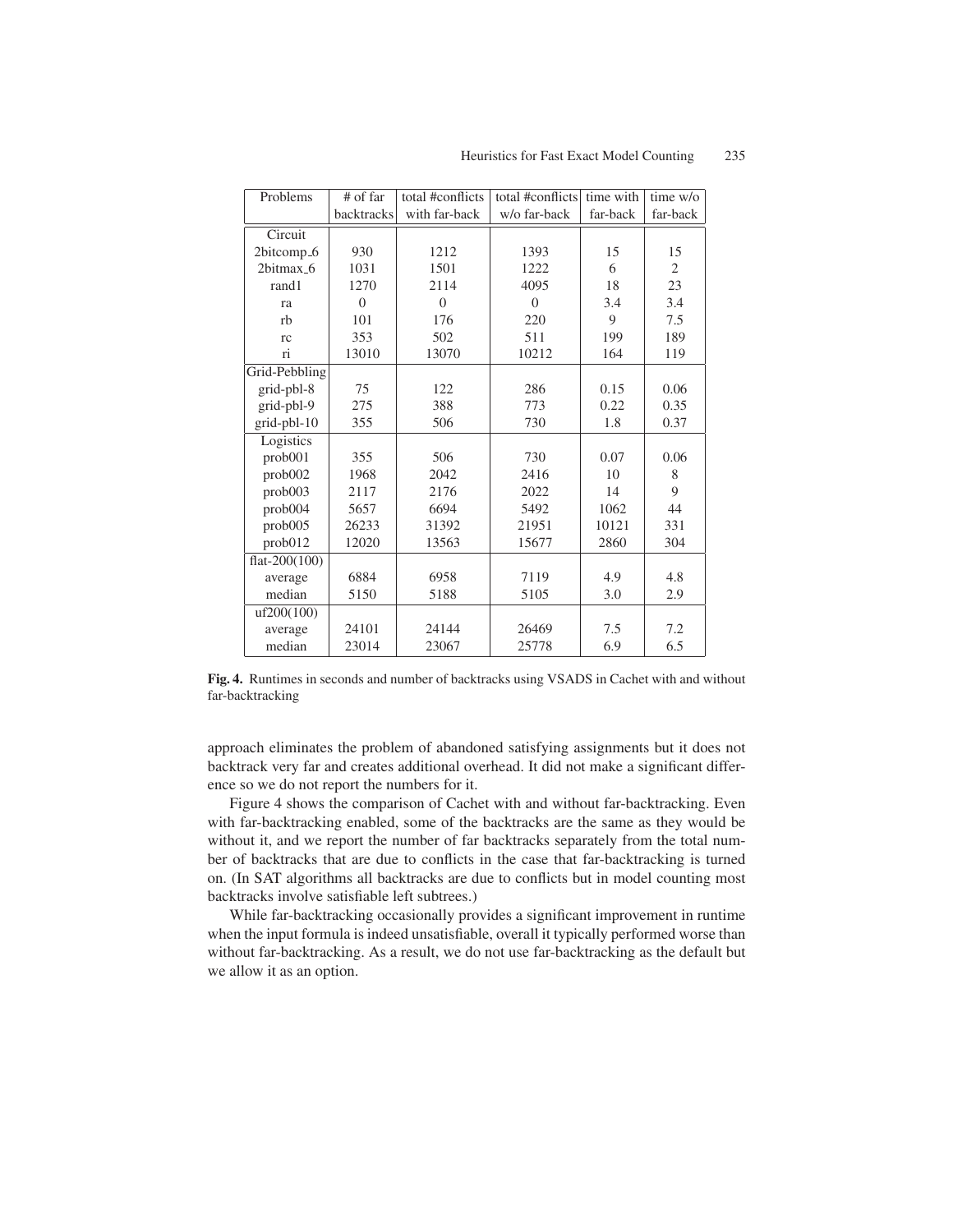## **7 Computing All Marginals**

We now show how our basic exact model counting algorithm Cachet can be modified to compute marginal probabilities for all variables, that is, the fraction of satisfying assignments in which each variable is true. Although Cachet does not maintain explicit information about the satisfying assignments found, we can maintain enough statistics as we analyze each component to determine the overall marginal probabilities. The basic idea requires that each component is associated not only with a weight representing the fraction of all assignments that satisfy it but also with a vector of marginal probabilities for each of its variables.

In Figure 5 we show a simplified recursive algorithm *marginalizeAll* that returns the count and passes up the marginal probabilities as well as the count. In this simplified version, the left branch is assumed to correspond to the assignment  $v = 0$ 

| Algorithm marginalizeAll                                                             |                              |  |  |  |
|--------------------------------------------------------------------------------------|------------------------------|--|--|--|
| $marginalizeAll(\Phi, Marginals)$                                                    |                              |  |  |  |
| // returns satisfying probability of formula $\phi$                                  |                              |  |  |  |
| $\prime\prime$ marginals of all variables are returned in vector $Marginals$ as well |                              |  |  |  |
| if $\Phi$ is empty, return 1                                                         |                              |  |  |  |
| if $\Phi$ has an empty clause, return 0                                              |                              |  |  |  |
| $LeftValue = RightValue = 1/2$                                                       | $\frac{1}{\pi}$ initializing |  |  |  |
| initializeVector(LeftMarginals, 0)                                                   |                              |  |  |  |
| initializeVector(Right Marginals, 0)                                                 |                              |  |  |  |
| select a variable v in $\Phi$ to branch                                              | $\frac{1}{\theta}$ branching |  |  |  |
| $extractComponents(\Phi _{v=0})$                                                     |                              |  |  |  |
| for each component $\phi$ of $\Phi _{v=0}$                                           |                              |  |  |  |
| $LeftValue \times = marginalizeAll(\phi, LeftMarginals)$                             |                              |  |  |  |
| for each variable $x \in \Phi$                                                       |                              |  |  |  |
| if $x \in \Phi _{v=0}$                                                               |                              |  |  |  |
| $LeftMarginals[x] \times = LeftValue$                                                | // adjusting                 |  |  |  |
| else                                                                                 |                              |  |  |  |
| $LeftMarginals[x] = LeftValue/2$                                                     |                              |  |  |  |
| $LeftMarginals[v] = 0$                                                               |                              |  |  |  |
| $extractComponents(\Phi _{v=1})$                                                     |                              |  |  |  |
| for each component $\phi$ of $\Phi _{v=1}$                                           |                              |  |  |  |
| $RightValue \times = marginalizeAll(\phi, RightMarginals)$                           |                              |  |  |  |
| for each variable $x \in \Phi$                                                       |                              |  |  |  |
| if $x \in \Phi _{v=1}$                                                               |                              |  |  |  |
| $Right Marginals[x] \times = RightValue$                                             | // adjusting                 |  |  |  |
| else                                                                                 |                              |  |  |  |
| $RightMarginals[x] = RightValue/2$                                                   |                              |  |  |  |
| $Right Marginals[v] = RightValue$                                                    |                              |  |  |  |
| $Marginals = sumVector(LeftMarginals, RightMarginals)$                               |                              |  |  |  |
| $Marqinals$ / = (LeftValue + RightValue)                                             | $\frac{1}{\pi}$ normalizing  |  |  |  |
| return $LeftValue + RightValue$                                                      |                              |  |  |  |

**Fig. 5.** Simplified version of algorithm to compute marginal probabilities of all variables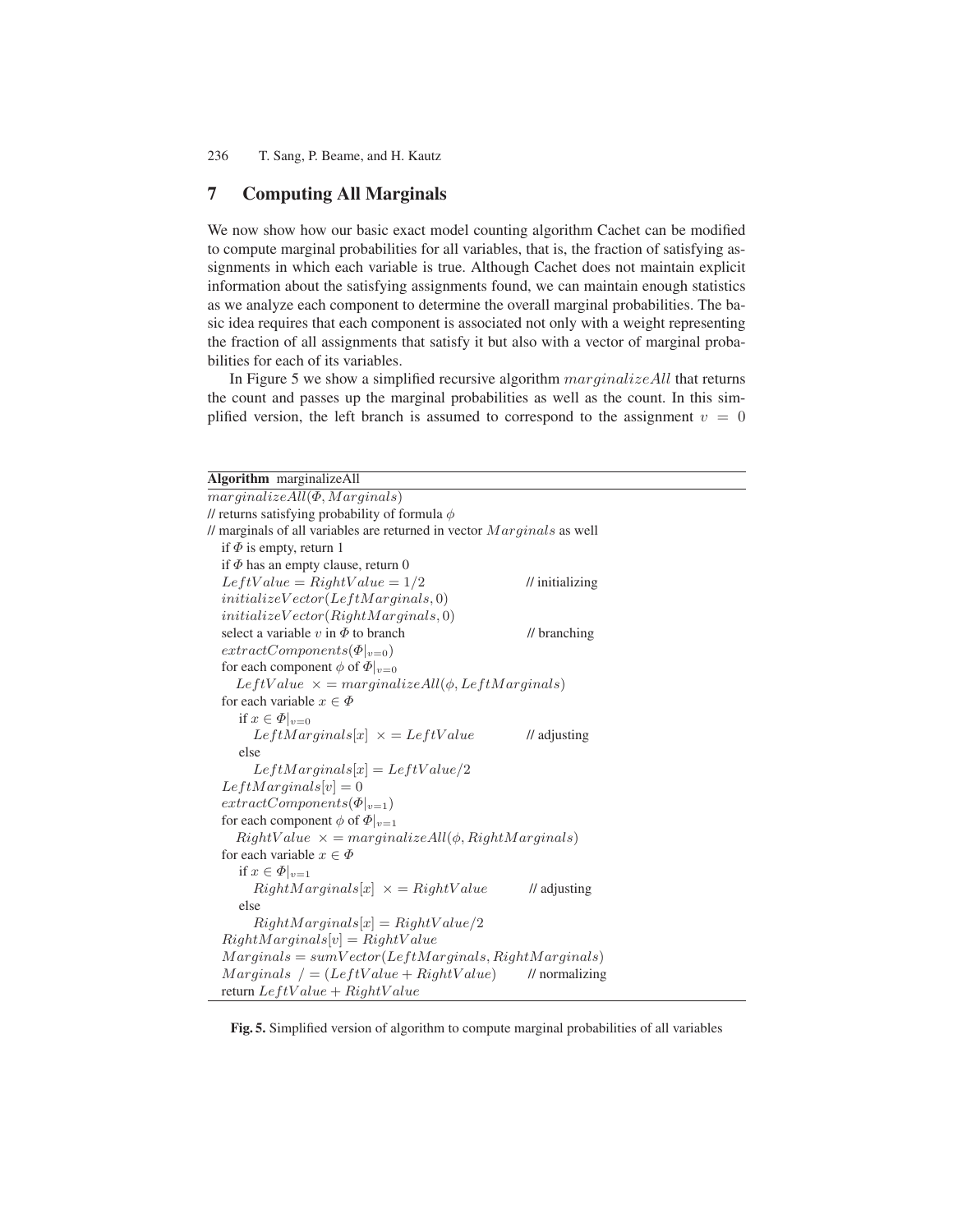and the parameter *Marginals* is passed by reference. Variables in different components are disjoint, so their marginals can be calculated separately but finally need to be adjusted by the overall satisfying probability. The marginal of any variable that has disappeared in the simplified formula is just equal to half of the satisfying probability by definition. For the decision variable, only its positive branch should be counted.  $LeftValue + RightValue$  is the satisfying probability of  $\Phi$  and the normalizing factor for all marginals of  $\Phi$ .

Though described in a recursive fashion, the real implementation of this algorithm works with component caching in the context of non-recursive backtracking that it inherits from zChaff. Moreover, in this simplified version we have ignored the issue of unit propagations. Variables following via unit propagation do not appear in the formula on which a recursive call is made so their marginals are not computed recursively but must be set based on the fraction of satisfying assignments found in the recursive call. The details of this calculation and extension to using arbitrary weights is addressed in [11] where Cachet is extended to handle Bayesian inference.

The overhead of computing all marginals is proportional to the number of variables in the components, rather than the total number of variables, because at a node in the search where the model count is returned, only those relevant variables need to be examined. But it may need a significant amount of memory for caching the marginal vectors. In this way, we are able to compute all marginals quite efficiently, usually with only 10% to 30% extra overhead if the problem fits in the memory.

### **7.1 Marginals of Random 3-CNF Formulas**

In this section we show how the extension of Cachet for computing all marginal probabilities allows us to study new features of random 3-SAT problems. This problem has received a great deal of interest both algorithmically and theoretically. It is known experimentally that there is a sharp satisfiability threshold for random 3-SAT at a ratio of roughly 4.3 clauses per variable. However, the largest proved lower bound on the satisfiability threshold for such formulas is at ratio 3.42 [1] using a very restricted version of DPLL that does not backtrack but makes irrevocable choices as it proceeds. (In fact, almost all analyses of the lower bounds on the satisfiability thresholds for random 3-SAT are based on such restricted DPLL algorithms.)

In Figures 6 and 7 we show the the experimental cumulative distribution of marginals of random 3-CNF formulas of 75 and 150 variables respectively at different ratios. The plots are the result of running experiments with 100 random formulas at each ratio, sorting the variables by their marginals, and taking a subsample of 150 equally-spaced points in this sorted list for ease of plotting the results. Thus the X-axis represents the fraction of all variables considered and the Y-axis represents the marginal probability that a variable is true in satisfying assignments of the formula in which it appears. (Although this is plotted in aggregate, individual formulas have similar plots to these aggregate plots.)

For a cumulative distribution derived in this manner (sometimes called a QQ or quantile-quantile plot), a uniform distribution would be represented as a straight line from  $(0, 0)$  to  $(1, 1)$ . Moreover, we can read off simple properties from these plots.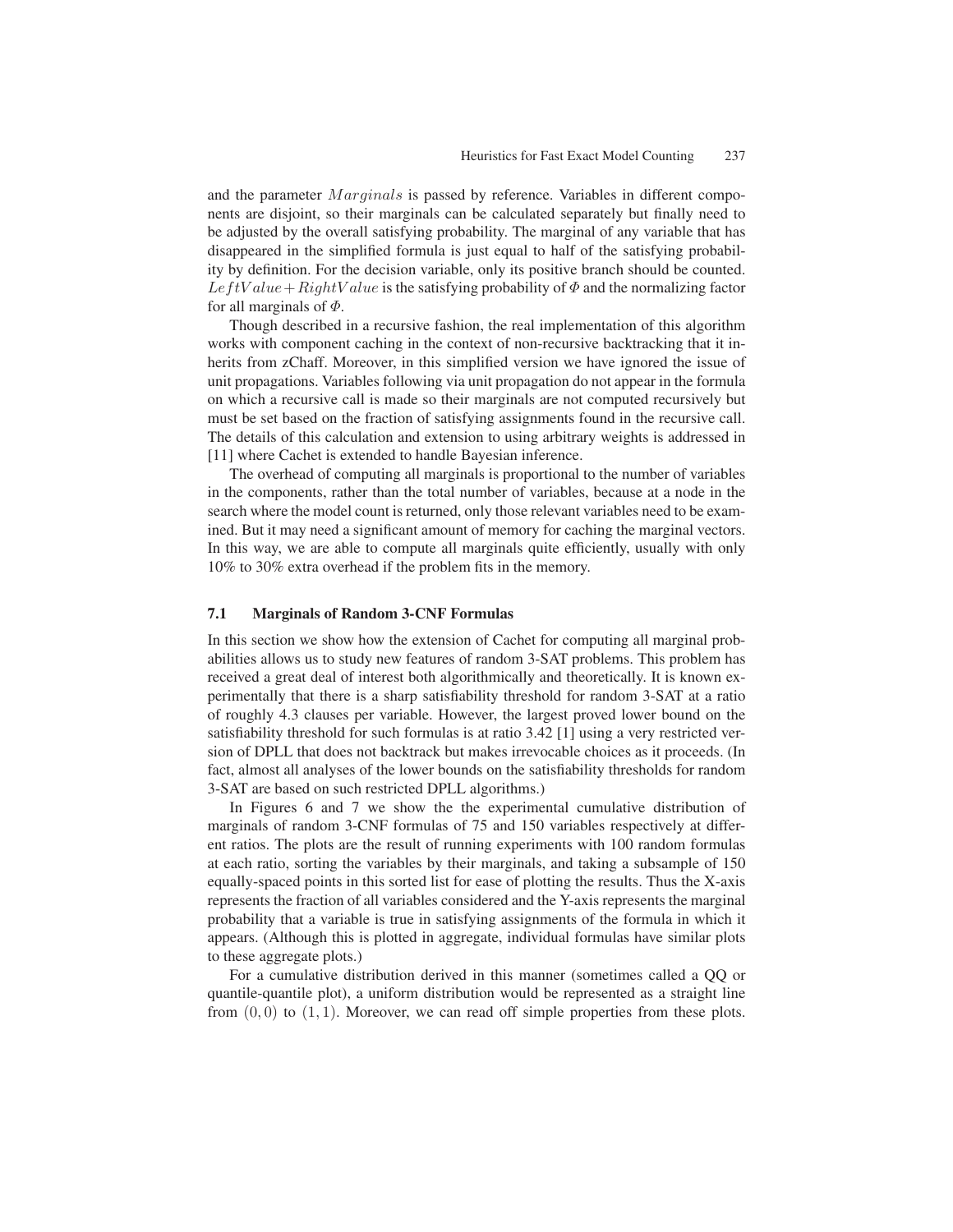

**Fig. 6.** Cumulative distribution (QQ plot) of marginal probabilities of variables in random 3-CNF formulas of 75 variables at various ratios



**Fig. 7.** Cumulative distribution (QQ plot) of marginal probabilities of variables in random 3-CNF formulas of 150 variables at ratios  $\geq$  3.4

For example, for 75 variables at ratio 4.1, more than 20% of variables were virtually always false in all satisfying assignments and a similar fraction were virtually always true. Since randomly chosen formulas are chosen symmetrically with respect to the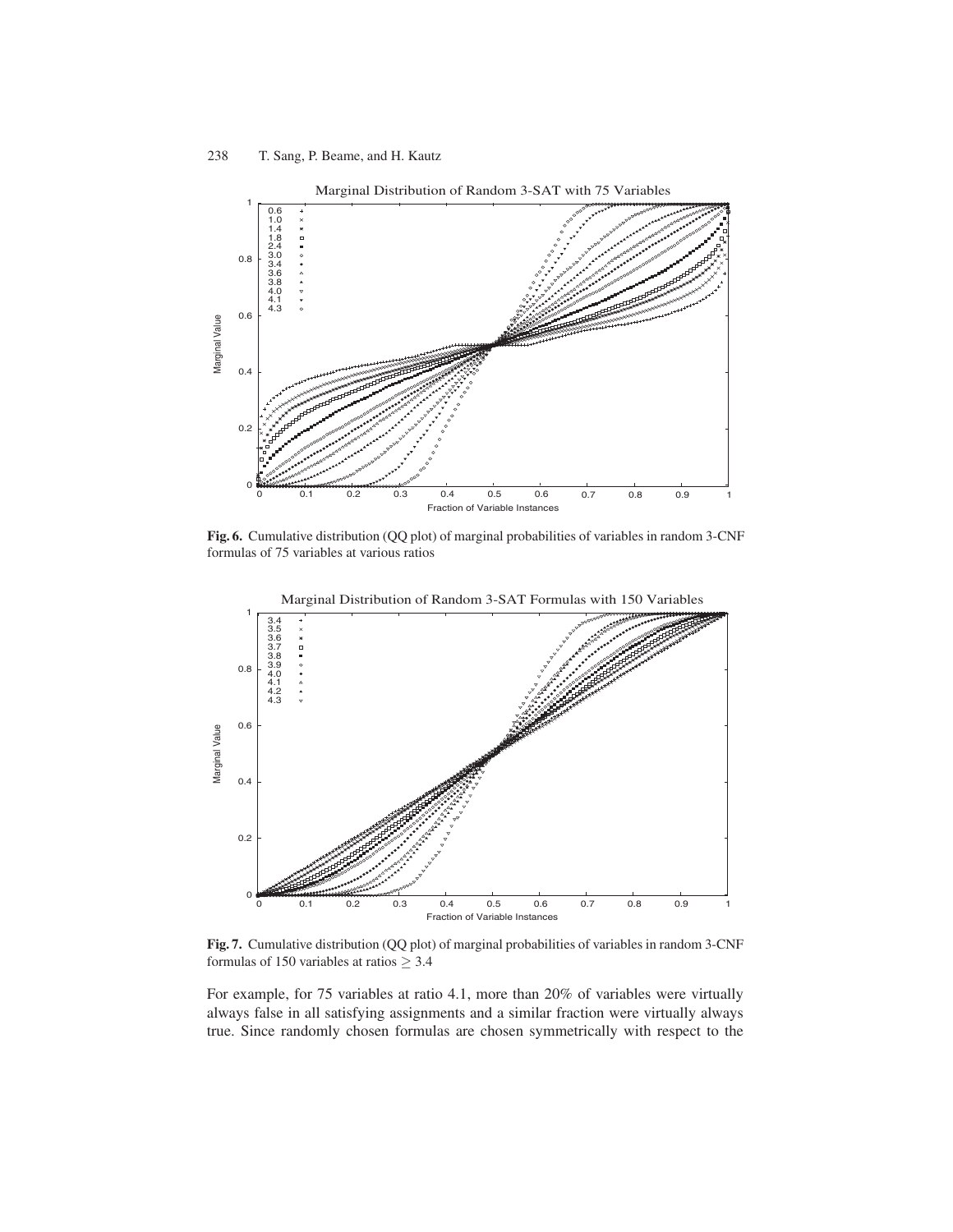signs of their literals, we should expect that the cumulative distribution functions will be symmetric about the point  $(0.5, 0.5)$  as is borne out in our experiments.

Our experiments show, not surprisingly, that at low ratios the biases of variables are rarely extreme and that variables become significantly more biased as the ratios increase. At the lowest ratio, 0.6, in Figure 6, a constant fraction of variables do not appear in the formula so the flat section of the curve shows that a constant fraction of variables is completely unbiased at marginal probability 0.5.

In other plots of curves for fixed ratios and varying numbers of variables, we observed that the shape of the curves of the cumulative distribution function seemed to be nearly the same at a given ratio, independent of the number of variables. For example, at ratio 3.9, the lack of smoothness in the plots due to experimental noise almost compensated for any differences in the shapes of the curves.

One interesting property of these cumulative distribution functions is the precise ratio at which the marginal probabilities are uniform. As can be seen from both the 75 variable and 150 variable plots, this point appears to be somewhere around ratio 3.4, although it is a bit difficult to pinpoint precisely. Above this ratio, the marginal probabilities of variables are skewed more towards being biased than unbiased. It seems plausible that the distribution of marginal probabilities is particularly significant for the behavior of non-backtracking DPLL algorithms like the one analyzed in [1]. Is it merely a coincidence that the best ratio at which that algorithm succeeds is very close to the ratio at which the distribution of variable biases becomes skewed towards biased variables?

## **8 Conclusion**

Many of the techniques that apply to SAT solvers have natural counterparts in exact #SAT solvers such as Cachet but their utility in SAT solvers may not be indicative of their utility in #SAT solvers.

We have shown that popular techniques for SAT solvers such as randomization and aggressive non-chronological backtracking are often detrimental to the performance of Cachet. We have developed a new hybrid branching heuristic, VSADS, that in conjunction with a careful component selection scheme seems to be the best overall choice for Cachet. Furthermore, based on experiments, more sophisticated methods for crosscomponent implications appear to be of only very marginal utility.

Finally, we observed that #SAT solutions are merely the start of what can be obtained easily using Cachet by demonstrating the ability to obtain interesting results on the marginal probabilities of random 3-CNF formulas.

### **References**

- 1. G. Lalas A. Kaporis, L. Kirousis. The probabilistics analysis of a greedy satisfiability algorithm. In *European Symposium on Algorithms*, volume 2461 of *Lecture Notes in Computer Science*, pages 574–585, 2002.
- 2. F. Bacchus, S. Dalmao, and T. Pitassi. Algorithms and Complexity Results for #SAT and Bayesian inference. In *Proceedings 44th Annual Symposium on Foundations of Computer Science*, Boston, MA, October 2003. IEEE.